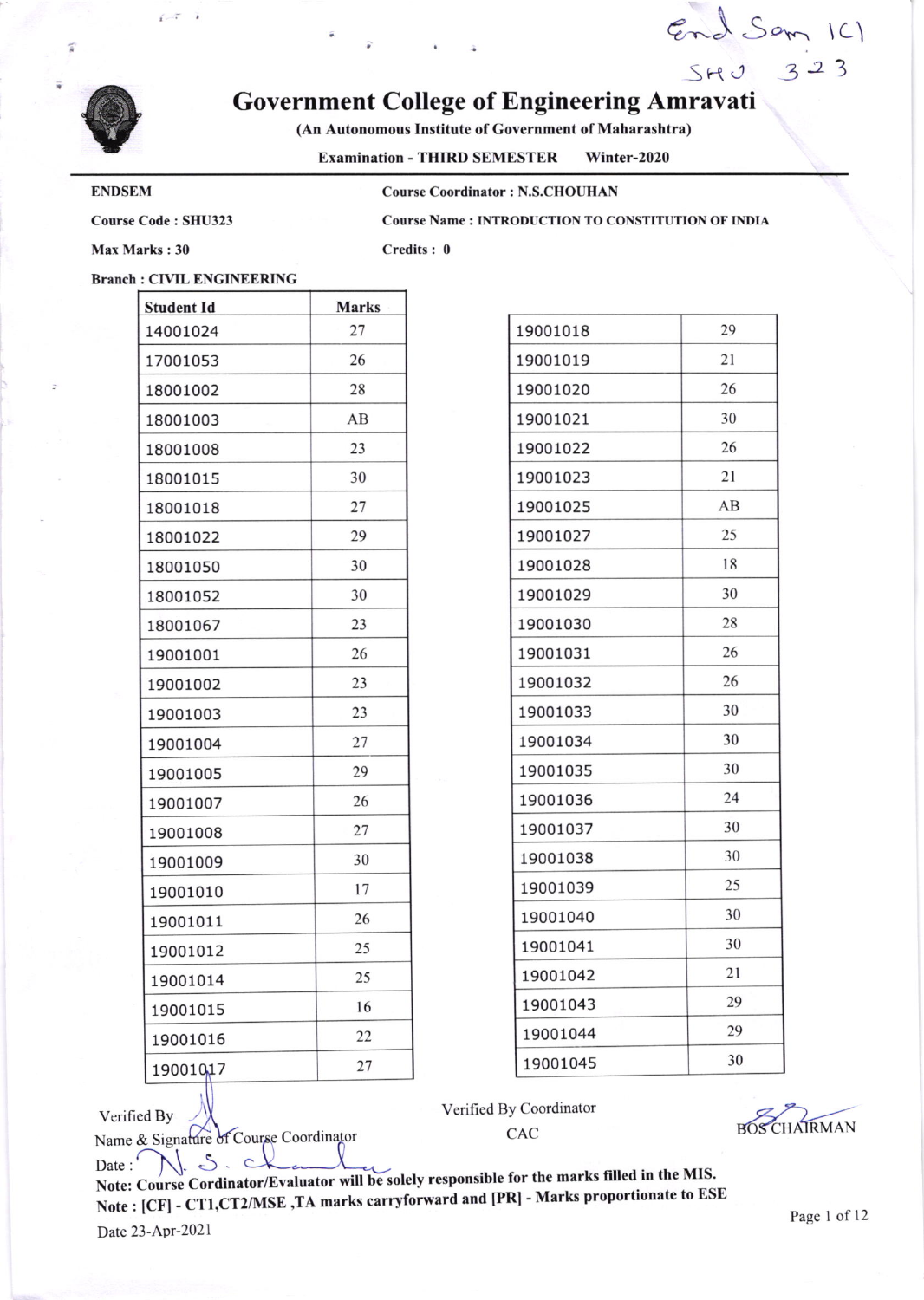

# Government College of Engineering Amravati

(An Autonomous Institute of Government of Maharashtra)

Examination - THIRD SEMESTER Winter\_2020

#### ENDSEM

Course Coordinator : N.S.CHOUHAN

Course Code : SHU323

Course Name : INTRODUCTION TO CONSTITUTION OF INDIA

Max Marks: 30

Credits: 0

# Branch : CIVIL ENGINEERING

| 19001046<br>29<br>19001047<br>27 |  |
|----------------------------------|--|
|                                  |  |
|                                  |  |
| 19001048<br>25                   |  |
| 19001049<br>20                   |  |
| 19001050<br>24                   |  |
| 19001051<br>22                   |  |
| 19001052<br>30                   |  |
| 19001053<br>23                   |  |
| 19001054<br>29                   |  |
| 19001055<br>24                   |  |
| 19001057<br>24                   |  |
| 19001058<br>30                   |  |
| 19001059<br>26                   |  |
| 19001060<br>26                   |  |
| 19001061<br>30                   |  |
| 19001062<br>23                   |  |
| 19001063<br>30                   |  |
| 19001064<br>25                   |  |
| 19001065<br>21                   |  |
| 19001066<br>29                   |  |
| 19001067<br>20                   |  |
| 19001068<br>30                   |  |
| 19001069<br>27                   |  |
| 19001070<br>30                   |  |
| 19001071<br>27                   |  |
| 19001072<br>AВ                   |  |

| 19001073 | 18             |  |
|----------|----------------|--|
| 20101001 | 30             |  |
| 20101002 | 25             |  |
| 20101003 | 28             |  |
| 20101004 | 30             |  |
| 20101005 | 30             |  |
| 20101006 | 30             |  |
| 20101007 | 26             |  |
| 20101008 | 24             |  |
| 20101009 | 29             |  |
| 20101010 | 23             |  |
| 17002009 | 18             |  |
| 18002011 | 22             |  |
| 18002015 | 25             |  |
| 18002027 | 25             |  |
| 18002046 | 26             |  |
| 18002060 | 24             |  |
| 18002063 | 30             |  |
| 18002067 | 2 <del>2</del> |  |
| 19002001 | 23             |  |
| 19002002 | 24             |  |
| 19002003 | 30             |  |
| 19002004 | 25             |  |
| 19002005 | 23             |  |
| 19002006 | 23             |  |
| 19002007 | 22             |  |

Verified By

Name & Signature of Course Coordinator Date:  $\bigwedge$  S . C

Verified By Coordinator

CAC BOSCHAIRMAN B

Note: Course Cordinator/Evaluator Note: Course Cordinator/Evaluator will be solely responsible for the marks filled in the MIS.<br>Note : [CF] - CT1.CT2/MSE, TA marks complement in the marks filled in the MIS. [CFl - CTI,CT2A,ISE ,TA marks carrvfo rward and [pRl - Marks proportionate to ESE Date 23-Apr-2021